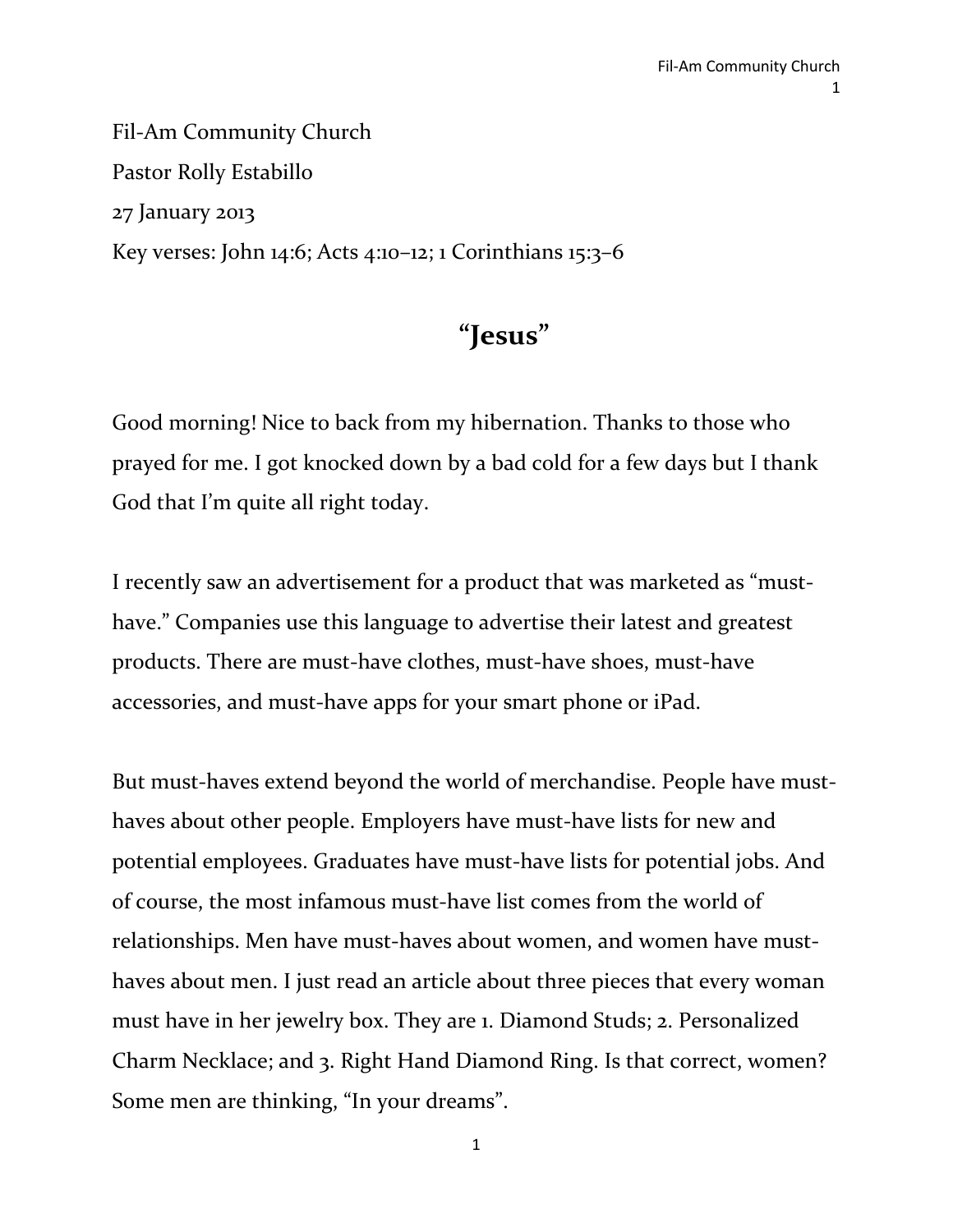Must-haves are essentials. Must-haves are non-negotiables. Our relationship with Jesus includes must-haves, essentials, non-negotiables.

We are in the third week of a series called *Foundations***.** In this series, we are talking about the core beliefs of our faith, what is essential to our identity as Christians. These core beliefs are the essentials, the nonnegotiables, the must-haves of our faith. These beliefs are what distinguish us as Christians, what separate us from the myriads of belief systems that are out there in the world.

You see, it can be confusing if you think about it. There are literally hundreds of religions in the world.

And add to that the hundreds of sects and cults that are also in existence. In Christianity alone, there may be hundreds of denominations and each one offers a different kind of flavor and taste, so to speak. I've been into a few of these religions and denominations in the past, in and out of them. I was one confused fella, you know. I dabbled with eastern religions, then got involved in western religions, until I settled down with southern religions that's why I'm now a Southern Baptist.

Kidding aside, what we're aiming to do here in this series is to be grounded in our faith by looking at some of the fundamental doctrines that God teaches us in his Word. Now, don't be afraid of doctrine. It is not a kind of medicine like Motrin or Excedrin. Doctrine, to put it simply, is an organized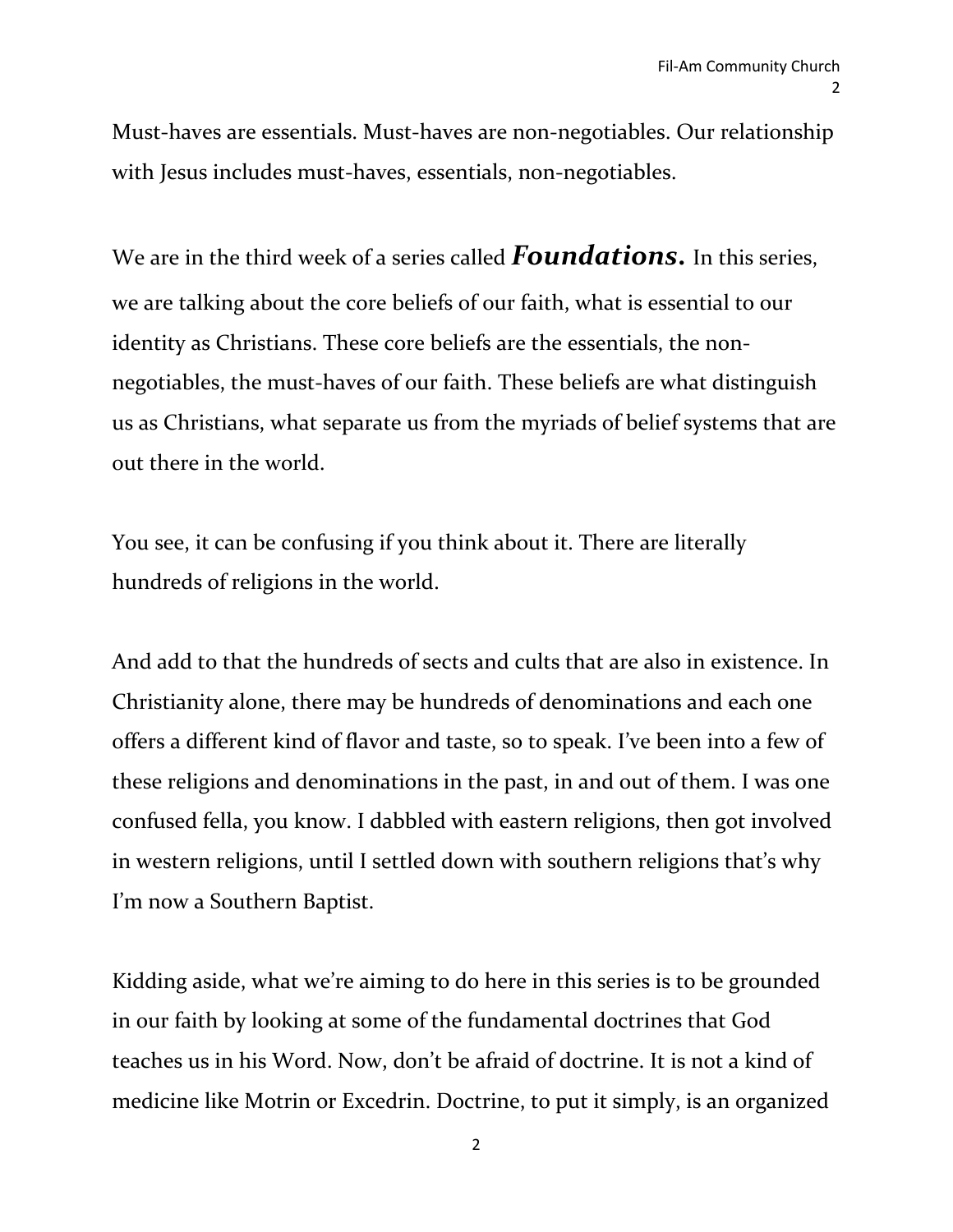summary of what the Bible teaches about the most important issues of life. Doctrinal truth meets our deepest needs. It is both practical and relevant and, more importantly, helps us in our Christian walk. As Paul says in Ephesians 4:14, *"Then we will no longer be infants, tossed back and forth by the waves, and blown here and there by every wind of teaching and by the cunning and craftiness of men in their deceitful scheming."*

Two weeks ago, we started with the Doctrine of the Bible. Last week, Pastor Dave continued with the Doctrine of the Godhead. Today, we'll look at the Doctrine of Jesus.

First, let's look at this video.

## **VIDEO – Who is Jesus?**

Different people have different notions about Jesus. Even when he walked on this earth, people were confused as to his true identity. Once when Jesus took his disciples on a retreat to a place called Caesarea Philippi, he asked them, *"Who do people say that I am?"* They offered four responses: John the Baptist, Elijah, Jeremiah, or one of the prophets (see Matthew 16:13-16).

Now, which answer will you give? Two thousand years have passed and still we wonder about the man called Jesus.

That takes us back to Caesarea Philippi. After Jesus asked for the opinions of others, he turned to his men and asked for their answer: "But you, who do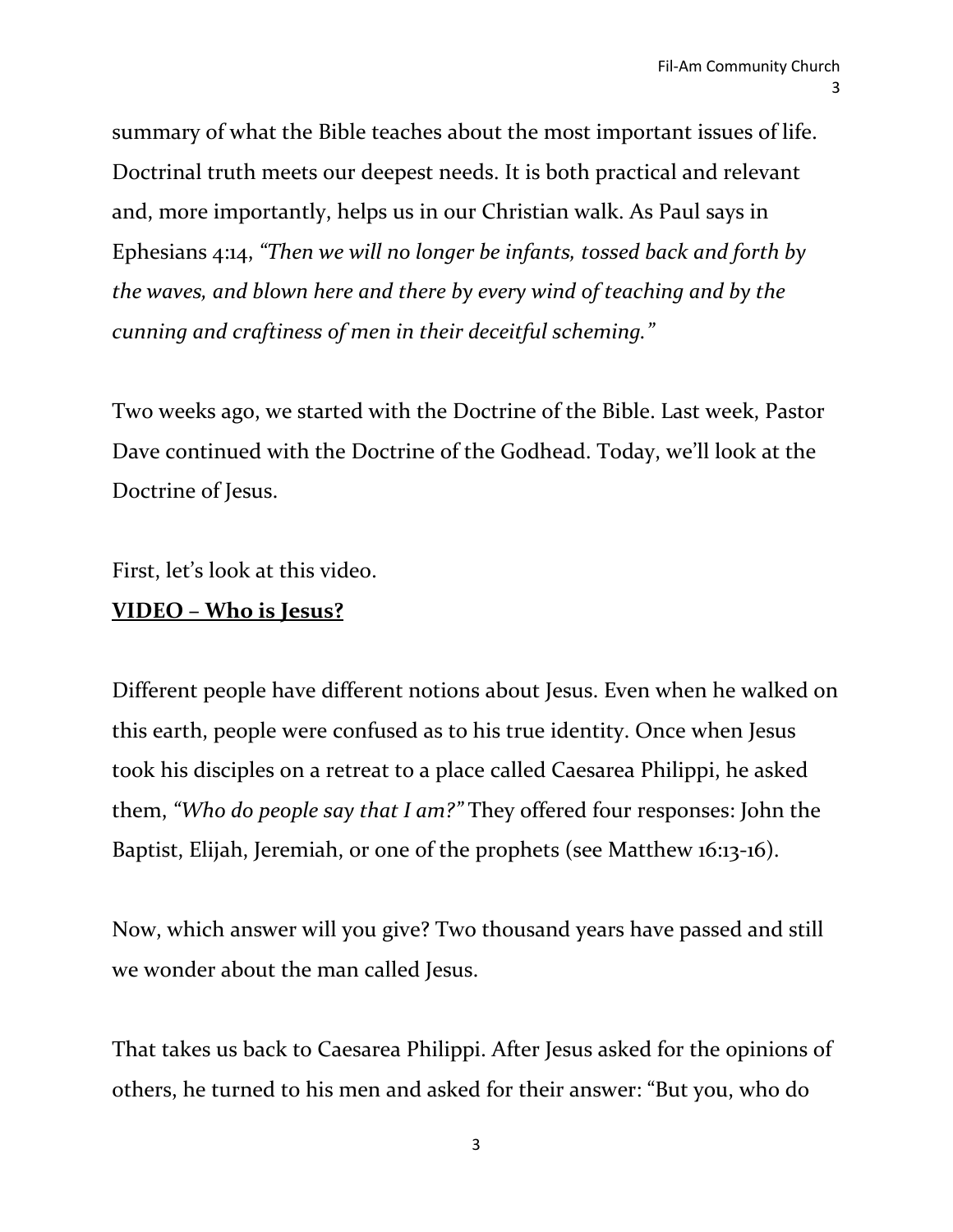you say that I am?" In the end, each of us faces the same question. We can't get away with quoting the opinions of others. You have to make up your own mind.

So let's go back to the original question. Who is Jesus Christ? And how does your answer stack up with the Bible? That's an important second question because it is not enough to say, "I believe in Jesus." Millions of people claim to believe in Jesus who don't have a clue about what the Bible says about him. Which Jesus do you believe in?

Today I want to walk through some "only Jesus" statements to remind us of the person and work of Jesus Christ and his relevance to our lives.

## **I. Only Jesus is the God-Man**

The first thing we need to know about Jesus is what his nature is. From the time of his birth until now, the nature and person of Jesus is being debated. In the early history of the Christian Church, during the fourth and fifth centuries, this was certainly the case. The controversies surrounding the person of Christ seemed to crop up like weeds in a garden. Across the Roman Empire, which by this time had embraced Christianity, different teachers were teaching different doctrines about who Jesus was.

Let me give you a few examples.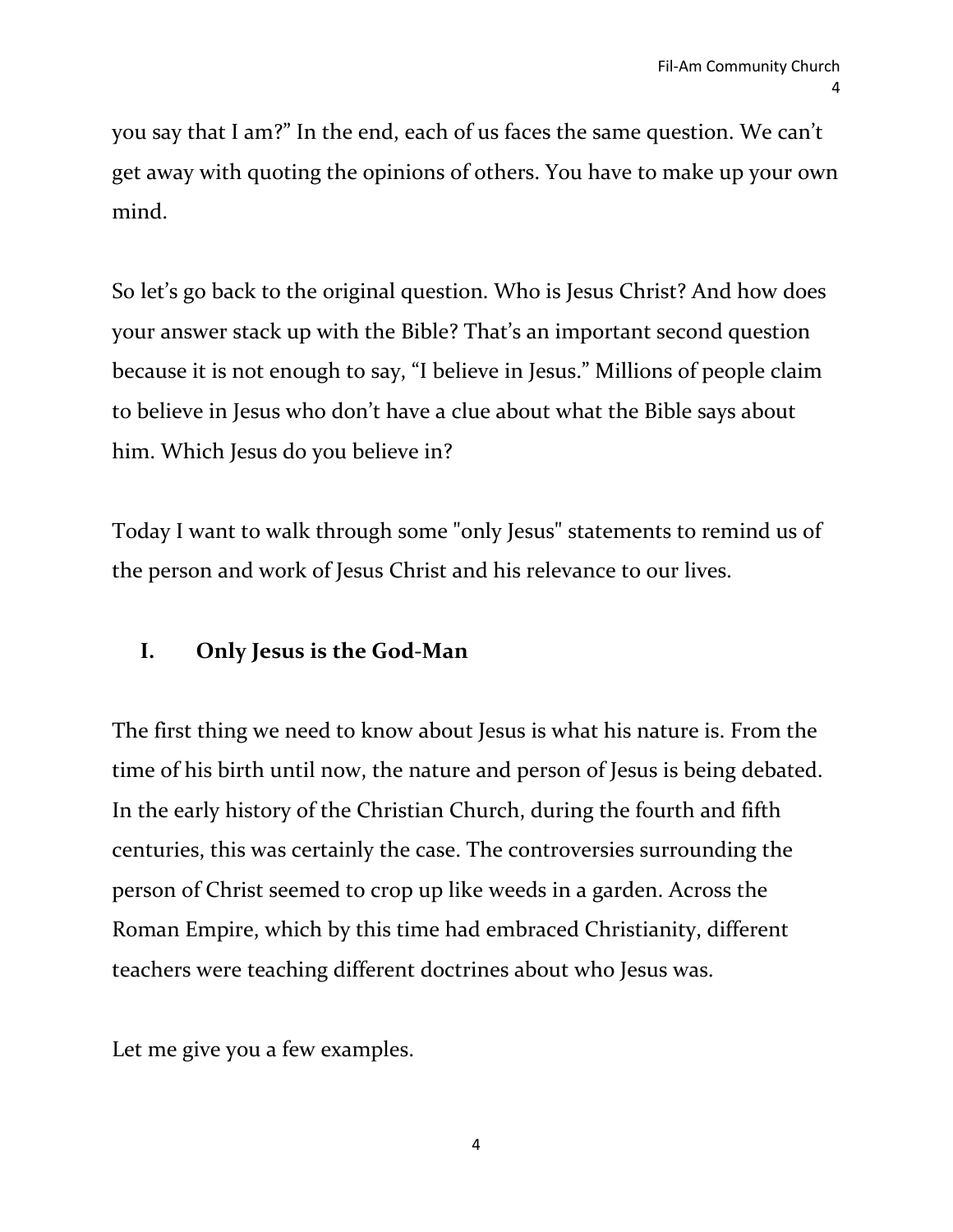There was Docetism, from the Greek word dokeo, which means "to think" but can also mean "to seem." Docetists taught that Jesus merely seemed to be in the flesh. They affirmed the Divinity of Christ, but denied His humanity. They said His human body was nothing more than a phantasm, or ghost, and that His sufferings and death were mere appearance.

Very close to them in their belief about the person of Christ, and probably the most dangerous of all early heresies, was Gnosticism. Gnostics' beliefs were rooted in a dualism that said all things spiritual were good, and all material things were evil. Thus they denied the incarnation. They didn't believe that God became man because flesh was evil.

Then, there was Nestorianism, which taught that Jesus was sort of schizophrenic, that is that He was two different persons living in one body. Now, I'm sure our friend here, Nestor, is not a follower of this teaching. Then, of course, there was the widespread heresy of the Arians. Arius was a teacher and preacher who lived in the third and fourth centuries and was a pastor in Alexandria, Egypt. He claimed that Christ was a created being. His teaching is called Arianism. The problem with this teaching is that if Christ is a created being, then He is not God, if He is not God then He was not who He claimed to be and could not do what He claimed He came to do. If He was not 100-percent God and 100-percent man, then He could not be the sacrifice for our sins.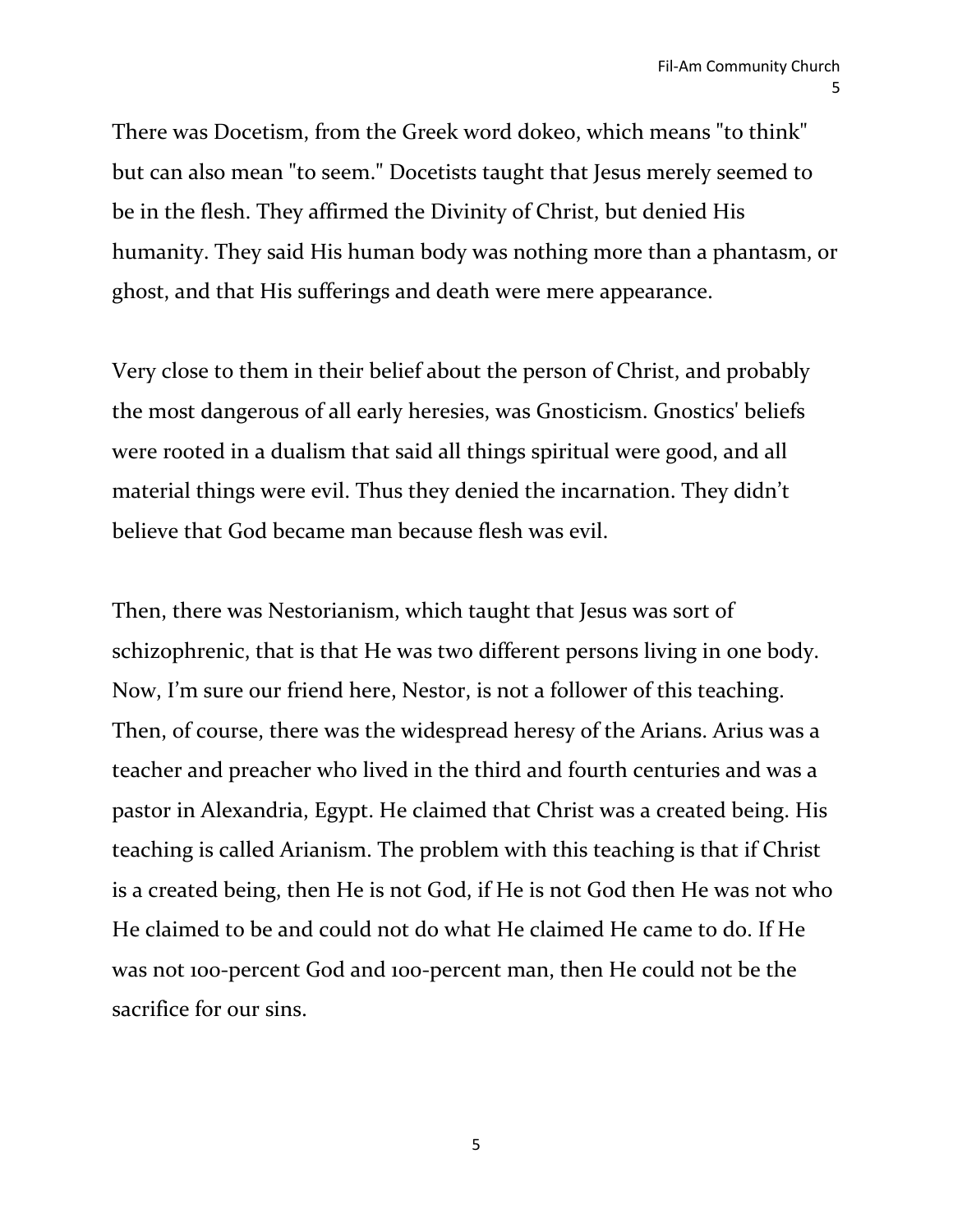Today, these teachings can be found in some pseudo-Christian groups and religions and cults. For instance, the Mormons, or the Church of Jesus Christ of Latter Day Saints, deny the uniqueness of Christ's divinity. While they will say that Jesus is a son of God, they would go on to say that he was simply one of many sons, including themselves, teaching that they are sons of God, just like Jesus was. This leads to their false teaching that all of us can become gods just like Jesus.

The Jehovah's witnesses also **deny the Deity of Christ**, claiming that Jesus was a created being and is actually the archangel Michael. And the Christian Scientists will teach about His divinity but deny His humanity. In the Philippines, the **Iglesia ni Cristo, or Church of Christ**, deny that Jesus is God and believes that he is just a man. It seems the devil is telling the same old lies, he's just put them in new packages. As Solomon said, there is nothing new under the sun.

All these teachings are false. The Bible is clear that Jesus is God and man at the same time. He is not, as some would say, half God and half man. He is fully God and fully man. Jesus has two natures, one divine and one human, and yet, He is one Person. According to John 1:1, Jesus is the Word who was God*, "In the beginning was the Word, and the Word was with God, and the Word was God."* This means that in the single person of Jesus Christ these two natures both existed.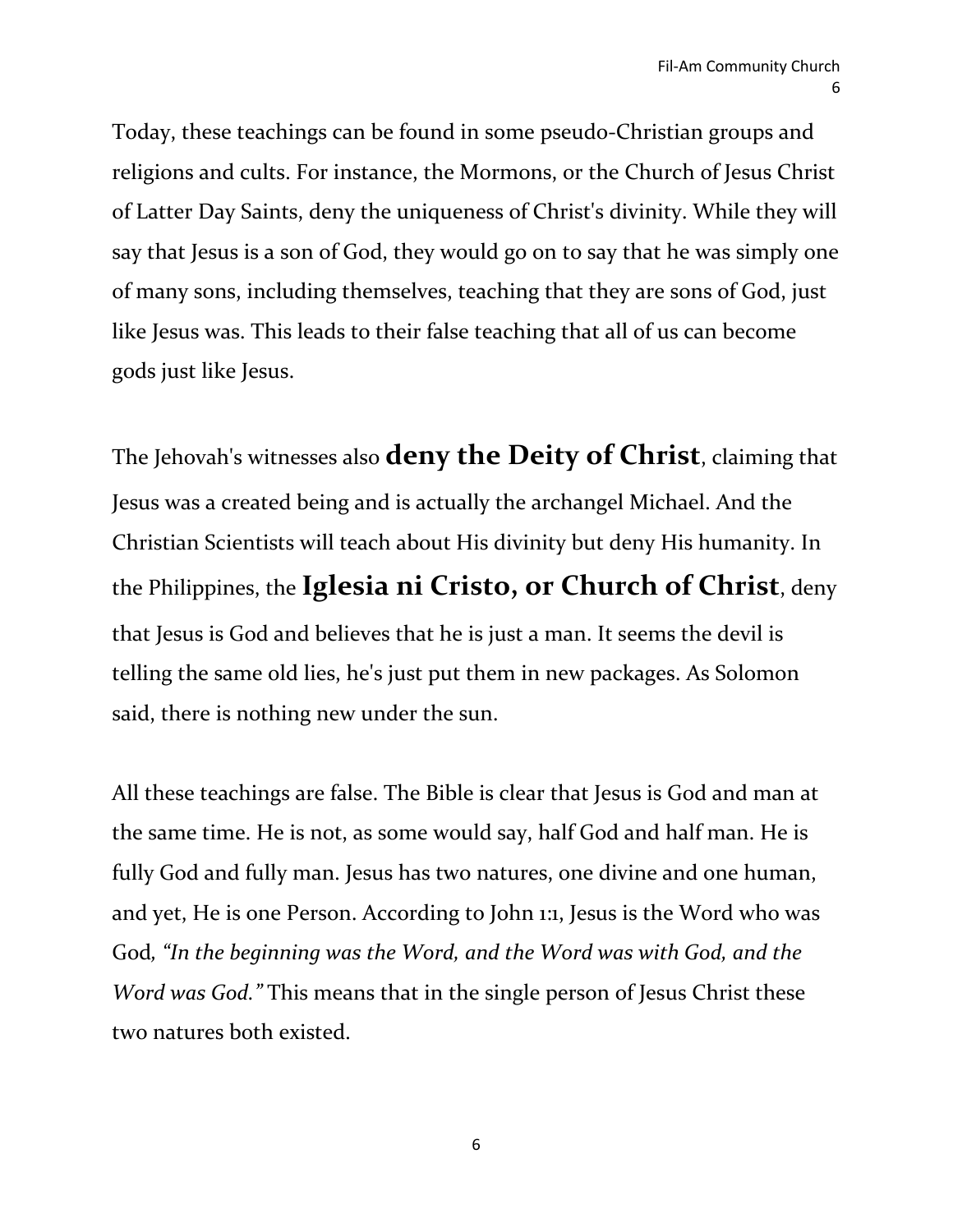It is important to recognize that the divine nature of Jesus was not changed. It was not altered. He is not merely a man who "had God within Him" nor is he a man who "manifested divine qualities." He is God, second person of the Trinity.

Hebrews 1:3 puts it this way, *"The Son is the radiance of God's glory and the exact representation of his being, sustaining all things by his powerful word."* Jesus' two natures are not "mixed together," nor are they combined into a new God-man nature. They are separate yet act as a unit in the one person of Jesus.

Folks, this is one of the foundational doctrines of our faith. **Only Jesus is fully God and fully human**. We confess him to be the Second Person in the Trinity. Therefore, he is not just another teacher or prophet. He is God who became one of us. Now, that he is in heaven, he still is God and man at the same time. This, then, tells us something incredible about God: God understands us and our condition. The fact that he became man in the person of Jesus Christ tells us he cares deeply for us.

Sometimes we think God is far away, too busy to care about our day-to-day lives. But Jesus reminds us that is a lie. God loves us enough to have become a human. He had a real body. He had real feelings. He had parents. He experienced real pain. He faced real hardship. He didn't live a human life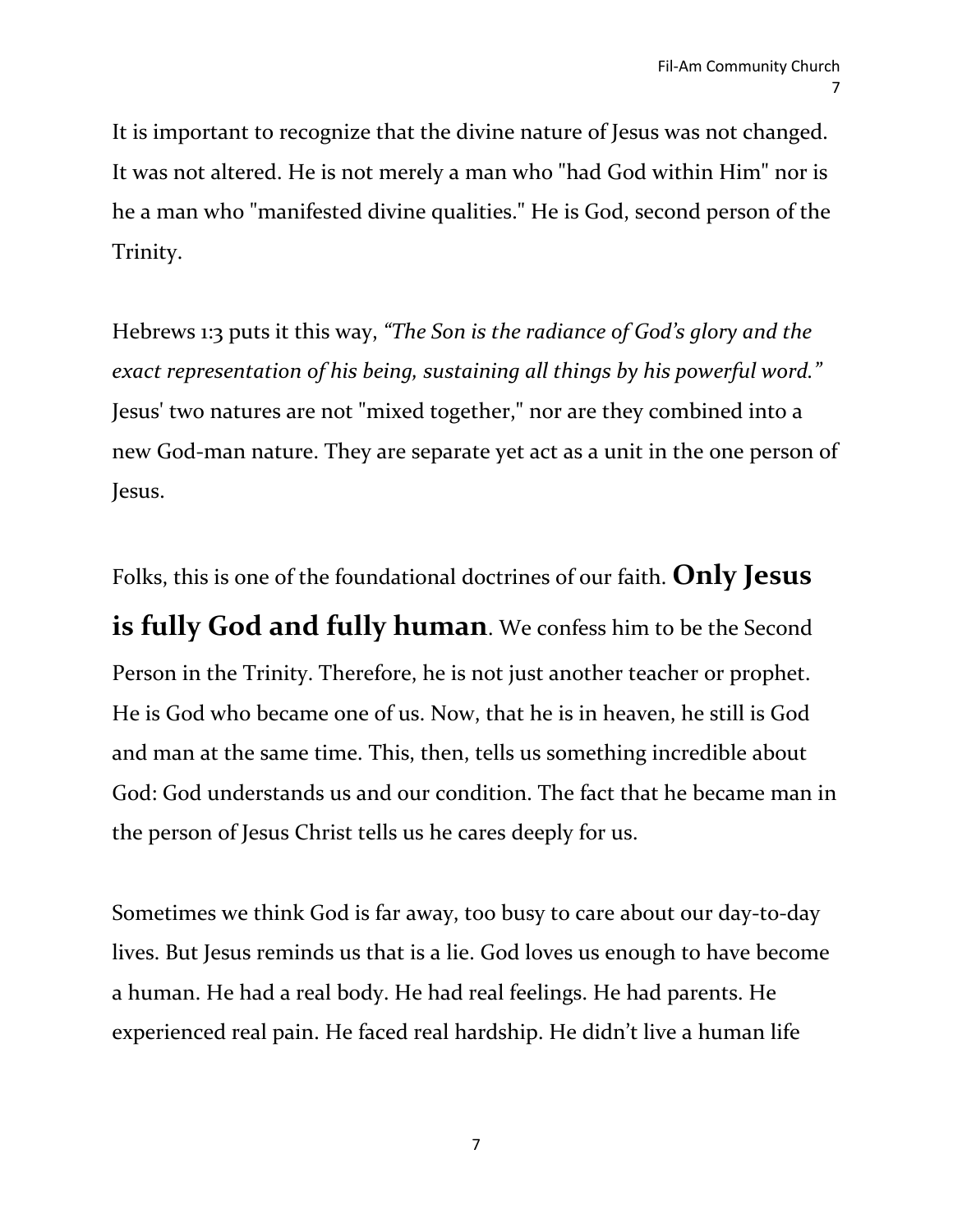from a distance. He drew close. He moved into the neighborhood. He became one of us.

Some of you have been in long-distance relationships in the past. I once tried a long-distance relationship.

I was 30 years-old and my girlfriend was one year my junior and we were in the Philippines. A few months into our relationship, I accepted an offer to work in Australia and I asked my girlfriend to come with me but she didn't come. So I went and our communication only was by phone. No emails or IM's or texting during that time. We talked on the phone almost every day until I realized that my phone bill every month was too much and I decided to end the relationship. Of course, that wasn't the real reason. The point is, our God does not do long-distance relationships. That's why He has come close to us in the person of Jesus, and there is no other God like this. When you ask Muslims, even though they call Allah as the merciful and compassionate one, they know that he is distant, far-off, uncaring. Jesus, our God, cares for you and is close to you. He is fully God and fully man.

This brings us to the second point. Although Jesus is fully man,

## **II. Only Jesus led a perfect human life**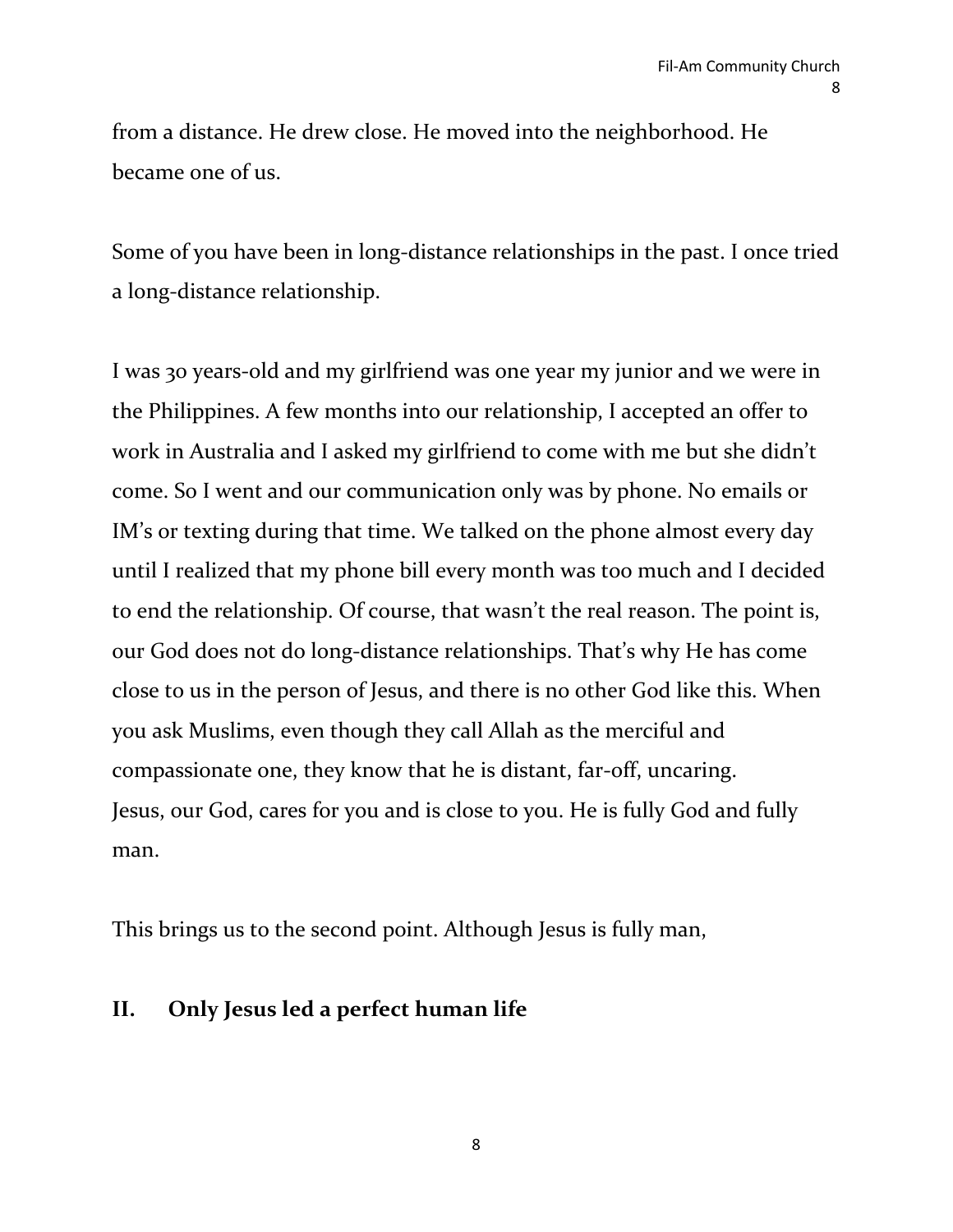Do you know any man who did not sin or does not sin? Even pastors sin! I read the story of these three pastors who attended a convention and were all sharing one room. The first pastor said, "Let's confess our secret sins one to another. I'll start – my secret sin is I just love to gamble. When I go out of town, it's cha-ching cha-ching, let the machines ring."

The second pastor said, "My secret sin is that I love to drink. I just can't avoid alcohol. That bag has all my bottles."

The third pastor said, "My secret sin is gossiping and, oh boy, I just can't wait to get out of this room!"

Well, these three pastors couldn't resist temptation. Just like all of us. We easily succumb to temptation. We easily sin. But not Jesus. He did not gossip. He was not greedy. He did not curse his neighbor.

He did not entertain lustful thoughts. He did not cheat or deceive or take advantage of other people. In fact, he paid his taxes. Only Jesus led a sinless life.

The Bible teaches clearly that Jesus was entirely free from sin. 1 Peter 2:22 says, "*He committed no sin, and no deceit was found in his mouth*." Also, in 1 John 3:5b, it says, "…in him is no sin."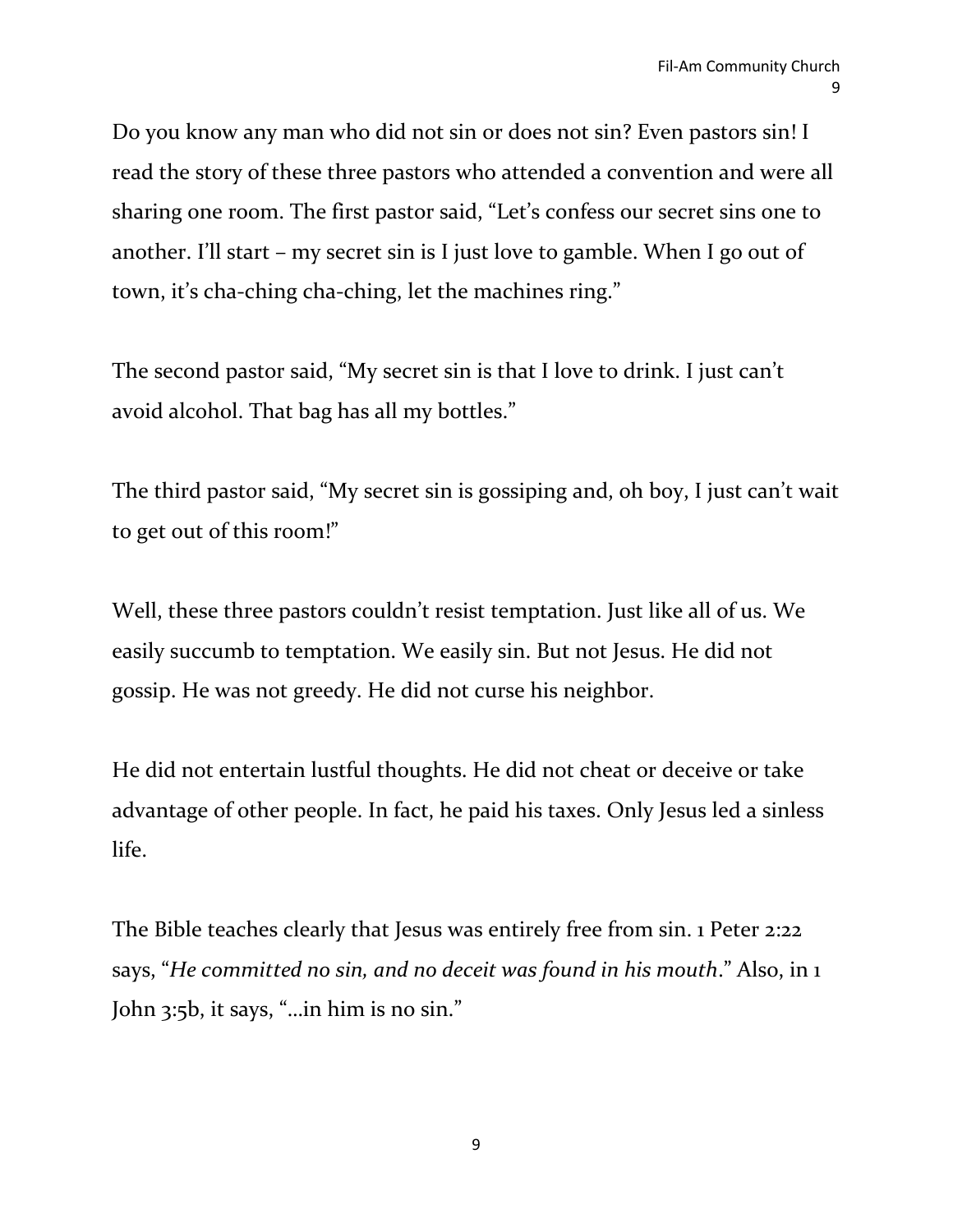Now, why was Jesus sinless? The obvious answer is that Jesus was born of a virgin. He was conceived by the Holy Spirit, not by any human being. Mary his mother was just used as an instrument to carry the baby Jesus for nine months.

The not-so-obvious answer or answers are the following:

First, Jesus' sinlessness was necessary so that on the cross he could be a worthy substitute for sinners. Had he not been "a lamb without blemish or defect," his blood would not have been "precious" in the eyes of God.

1 Peter 1:19 says, *"For you know that it was not with perishable things such as silver or gold that you were redeemed from the empty way of life handed down to you from your ancestors, but with the precious blood of Christ, a lamb without blemish or defect."* Remember, in Old Testament times, a lamb without blemish was sacrificed for the sins of the Israelites. In the New Testament which includes our present day, Jesus is the perfect lamb of God who takes away the sins of humankind. If Jesus wasn't sinless, he would have needed a savior himself, and his death could not have redeemed us from eternal judgment.

Second, the righteousness of Christ actually makes believers righteous before God. Not only are believers forgiven of their sins through Christ's atonement, but they actually become the righteousness of God. 2Co 5:21 says, *"God made him who had no sin to be sin for us, so that in him we might*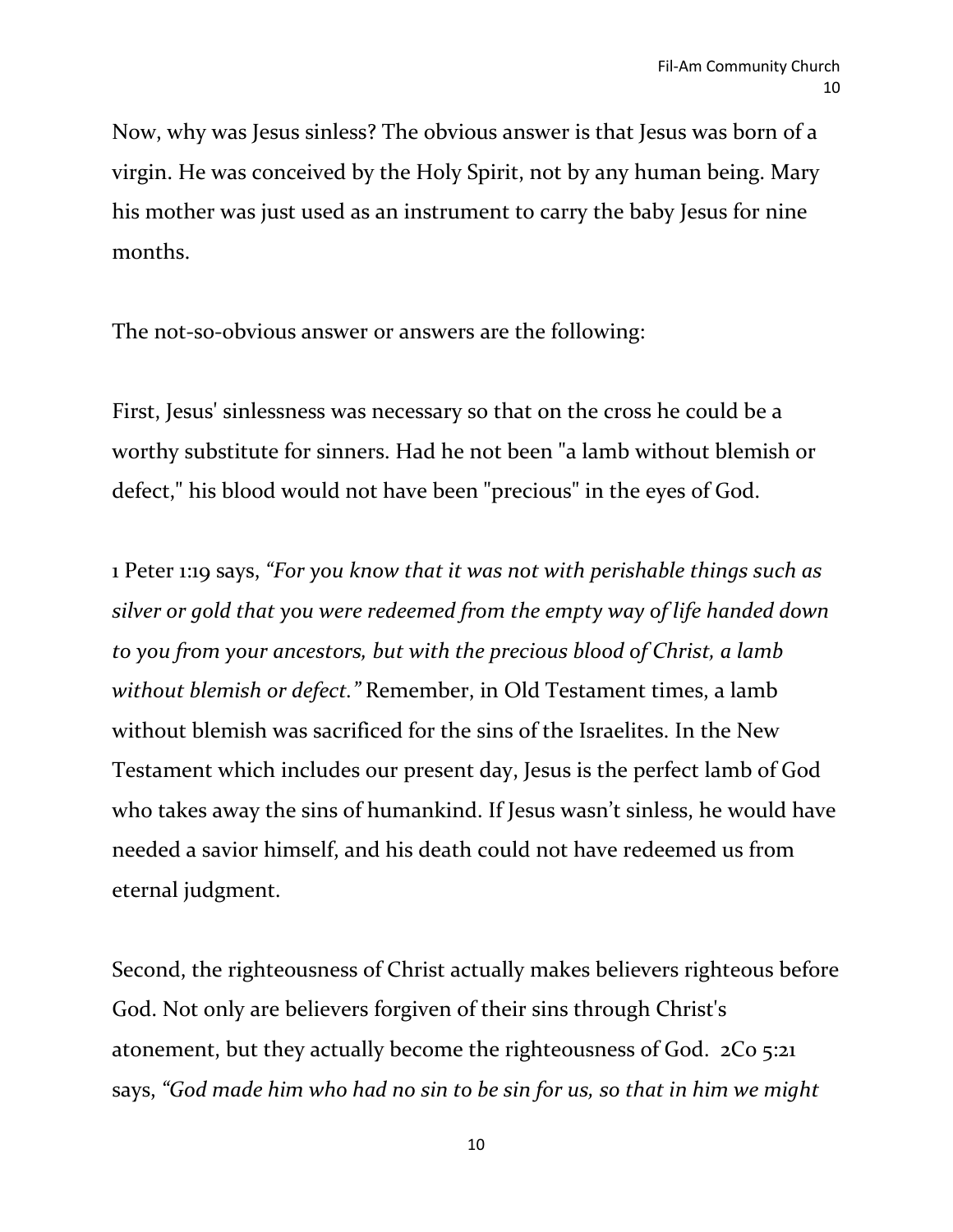*become the righteousness of God."* This means that when God the Father looks on a sinful believer, it is as if he is looking upon his sinless Son Jesus. The righteousness of Jesus becomes our own righteousness.

Third, Jesus faced and overcame temptation to become our sympathetic high priest before the Father in the heavenly places. Hebrews 4:15 says, *"For we do not have a high priest who is unable to empathize with our weaknesses, but we have one who has been tempted in every way, just as we are—yet he did not sin."* Thus, he can relate to us. He can sympathize with us. He knows what you're going through. He knows your struggles, your pain, the stresses that you feel. And he doesn't condemn you. You always fail and hate yourself because of it? Jesus doesn't hate you. He loves you. And he wants you to overcome that evil desire, that wicked weakness of yours more than you do. Because he is interested in you becoming like him. It will require a lot of prayer and effort and help and grace from God. But, be assured that because Jesus went through it, he will be with you because he knows the way out.

This leads us to our third point. We've talked about sin. We all want to overcome sin. Only Jesus can help us because he did not sin. And, I'm sure everyone of us would like to overcome death. No one wants to die. We all want to live forever. That's possible because of Jesus. For

#### **III. Only Jesus has conquered death**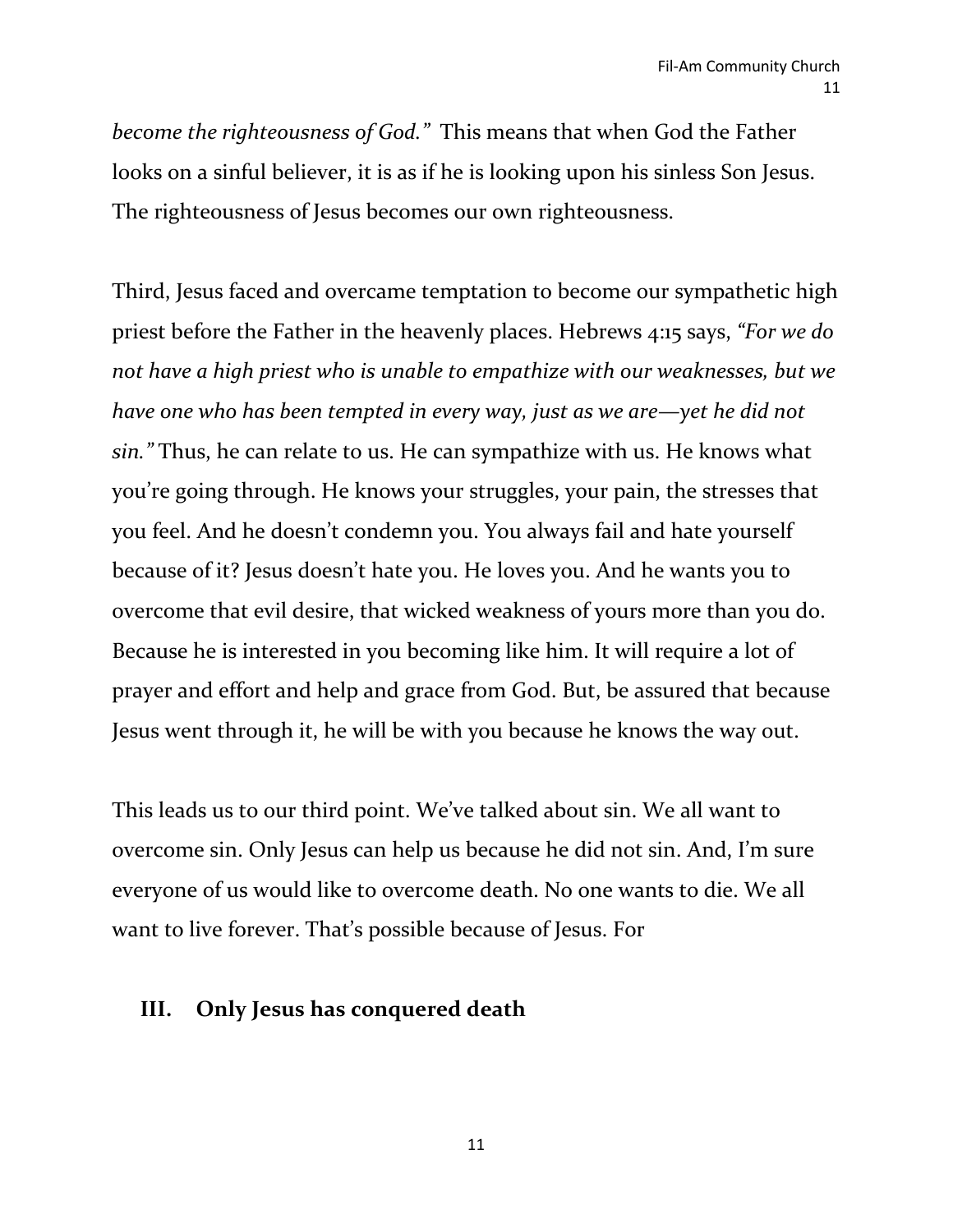Only Jesus was raised from the dead. If you go back to the time of the first century, Jesus was not the only person whom people believed could be the Messiah, the one whom God would send to liberate Israel from Roman oppression. Scholars think there may have been five or six messiah candidates who lived within 100 years of Jesus' life. There were certain patterns to these messiah candidates. They all called people to deepen their practice of faith. They all believed God would restore Israel's freedom. Can anyone guess what happened to all of those so-called messiah candidates? They all died. They ended up either being killed by the Roman government or by some rival faction.

If your messiah was killed, you had two options: you could either join a local dead-messiah recovery group, or you could go find yourself a new and better messiah, because following a dead messiah meant you were following the wrong messiah. It was a contradiction in terms.

So when Jesus—the one whom many believed was the true Messiah—was arrested, convicted, executed, and buried, what do you think his followers thought? They thought they were following the wrong guy. If he's not the messiah, it does not matter that he modeled great compassion and sacrifice. When Jesus died, his disciples fled and hid. They were devastated. They lost their friend and they lost their hope.

But something remarkable happened, and we can read about it in the historical records. The same people who watched Jesus die began to gather together again, but they did not gather to tell old stories for old times' sake.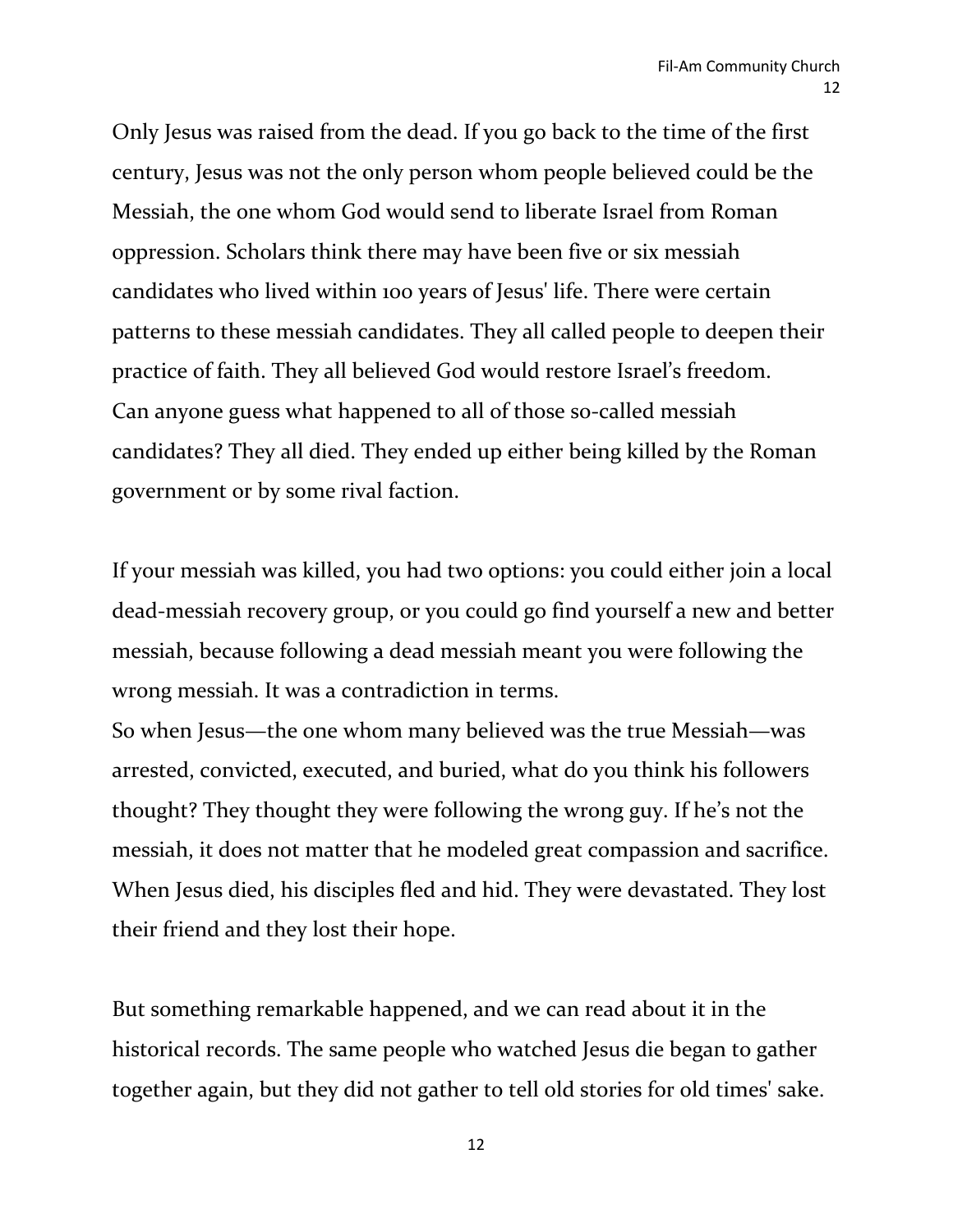They left their occupations, they sold their possessions, and they devoted the rest of their lives to one simple message: Jesus died on a cross, he was buried in a tomb, and on the third day he was raised to life. They even saw him and talked with him. They touched him and ate meals with him.

# Listen to what Paul says in 1 Corinthians 15:3–6:

*"For what I received I passed on to you as of first importance: that Christ died for our sins according to the Scriptures, that he was buried, that he was raised on the third day according to the Scriptures, and that he appeared to Peter, and then to the Twelve. After that, he appeared to more than five hundred of the brothers at the same time, most of whom are still living, though some have fallen asleep.."*

Paul is essentially saying: If you don't believe me, if you don't buy this, you can go talk to all these people who have seen him, who have talked to him. Jesus was raised from the dead. He is not like the dead "messiahs" that came and went. He is the one and only resurrected Messiah. Thus Jesus is far different from any other religious leader in history.

The resurrection is also one of the cornerstone doctrines of our faith. Without the resurrection, our faith is in vain as the apostle Paul says. He writes in 1 Cor. 15:17, *"If Christ has not been raised, then your faith is useless and you are still guilty of your sins."*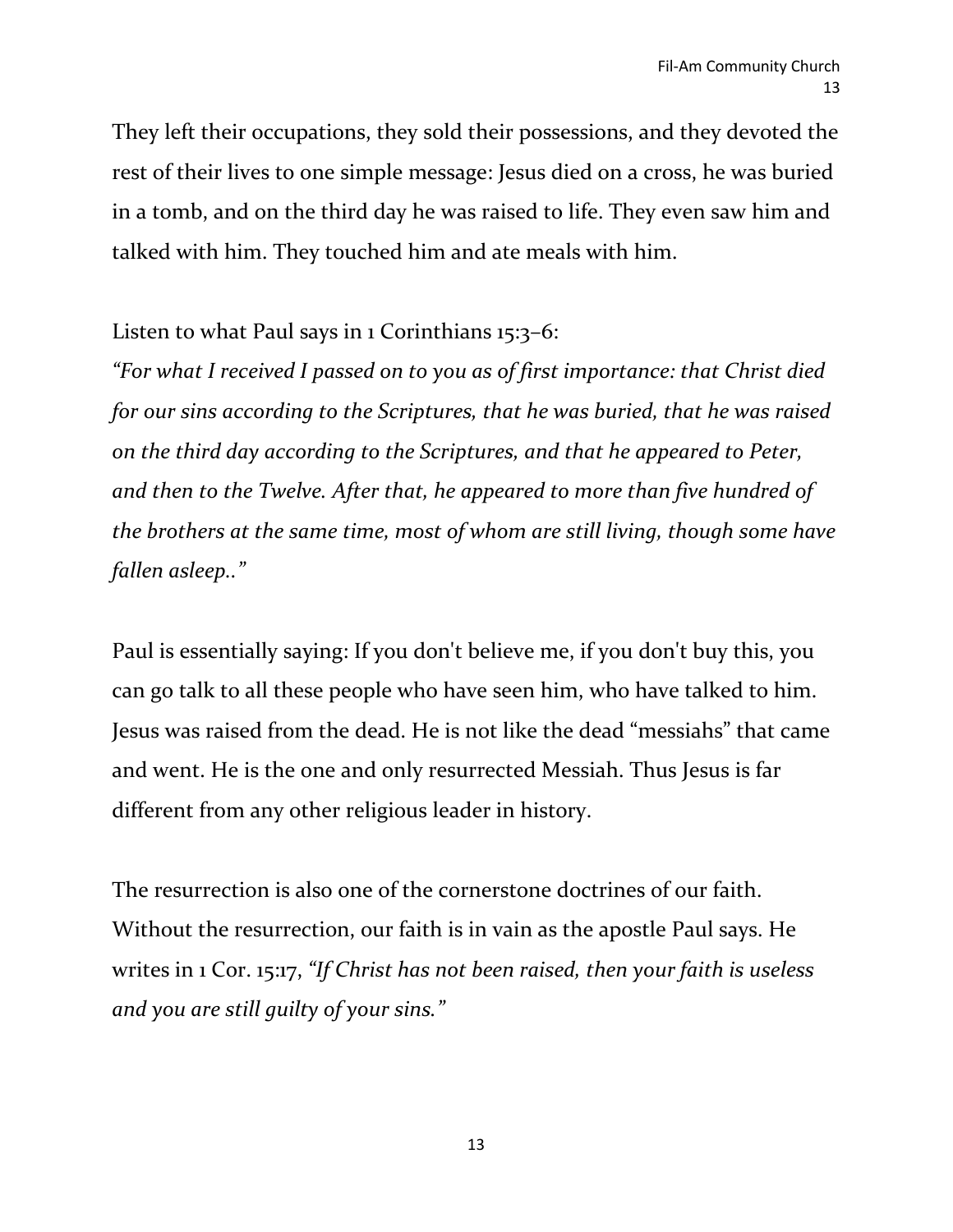So, Jesus conquered death. To conquer is to lord over. And in this whole universe,

# **IV. Only Jesus is Lord**

**Only Jesus is Lord.** But what does that mean? After the resurrection, Jesus' followers began talking about him in a very particular way. They did not simply address him as Jesus; they called him Lord Jesus. You might wonder why that is significant. It is not simply a term of respect. This word occurs many times in the New Testament, and it was also common throughout the Roman Empire. Its basic meaning is "absolute ruler." To call Jesus "Lord" means that he is sovereign over the entire universe, and he has the right of sovereign rule over you and me.

Romans 10:9 says that *"if you confess with your mouth, 'Jesus is Lord,' and believe in your heart that God raised him from the dead, you will be saved."* Notice how simple that phrase is**—"Jesus is Lord."** To confess with the mouth means more than simply saying the words. It means to agree from the heart that you believe what you are saying. In order to understand this properly, we need a bit of background on how the Romans ruled their vast empire. Because the empire stretched from Europe into the Middle East and across the northern coast of Africa, it encompassed many provinces and thus included many local religions. Scholars speak of the "mystery religions" that were found in many parts of the empire.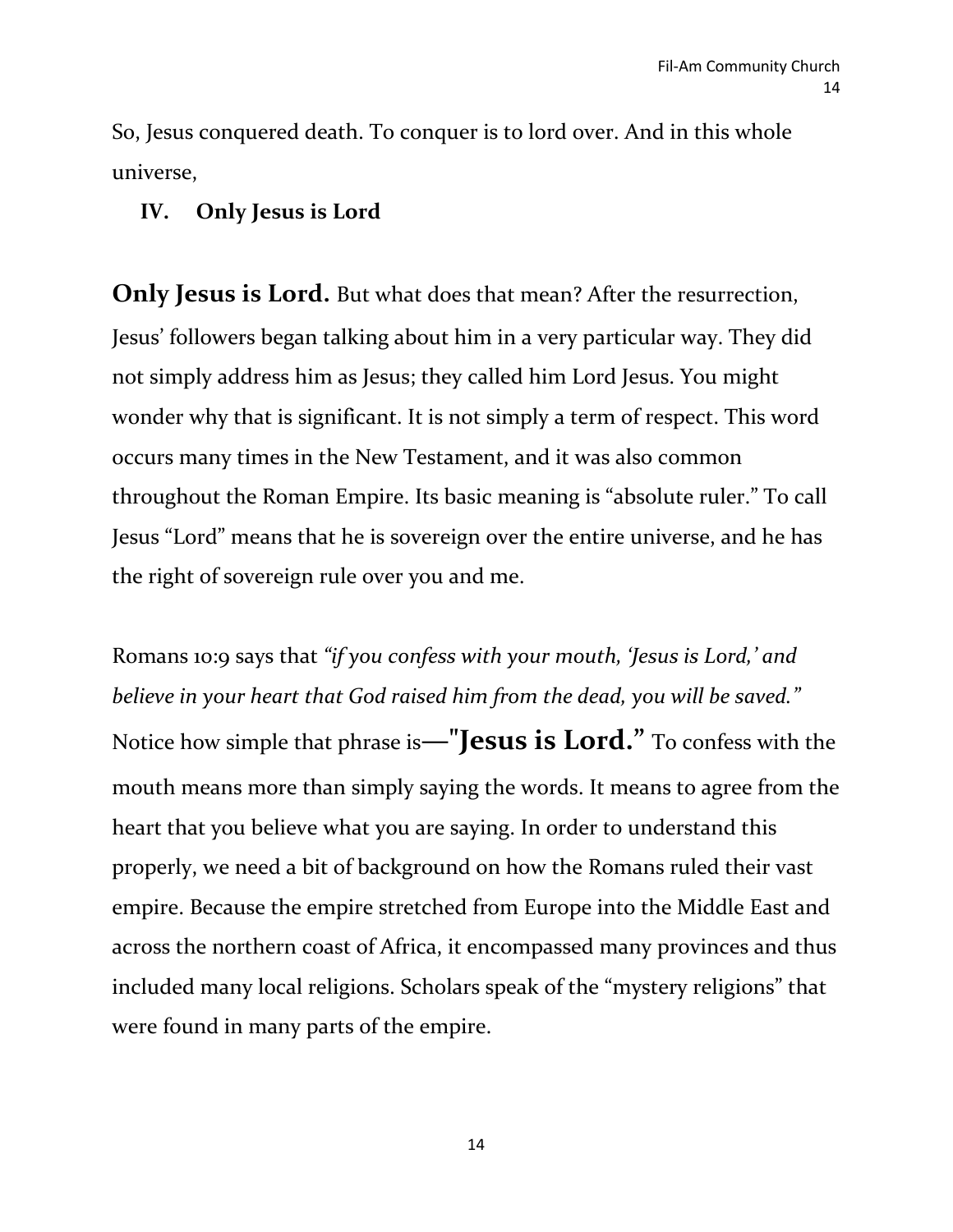Each of the various religions has its own code of conduct, its own sacred scriptures, its own pattern of worship, form of sacrifice, sacred rites, priesthood, and so on. Because these religions tended to keep people pacified, the Romans left them alone as much as possible. Rome required only that taxes be paid and that everyone be required to say, "Caesar is Lord." That's all—just three simple words. Say "Caesar is Lord," and then go on about your business. Affirm that Caesar was sovereign and then follow whatever religion suited you. For many people in the Empire, that was no big burden. But Christians steadfastly refused to say, "Caesar is Lord." They simply wouldn't say it. How could they say, "Caesar is Lord" when their faith taught them that "Jesus is Lord?" They could not and would not deny Christ. And that is why during the days of persecution, Christians were slaughtered, murdered by the thousands, crucified, burned at the stake, run through with the sword, and thrown to the wild animals. This was the great dividing line that Christians would not cross.

Chuck Colson notes that in the first century, if you stood in a public gathering and cried out, "Jesus is God!" no one would be upset. But if you shouted, "Jesus is Lord!" you would start a riot. Let us be crystal-clear about this. Rome did not persecute Christians because they believed in the deity of Christ, or that Jesus was the promised Messiah, or that Jesus died on the cross and rose from the dead. Rome did not kill Christians because they said Jesus is the only way of salvation. Those were "religious beliefs" that did not threaten the state. But when Christians declared, "Jesus Christ is our Lord,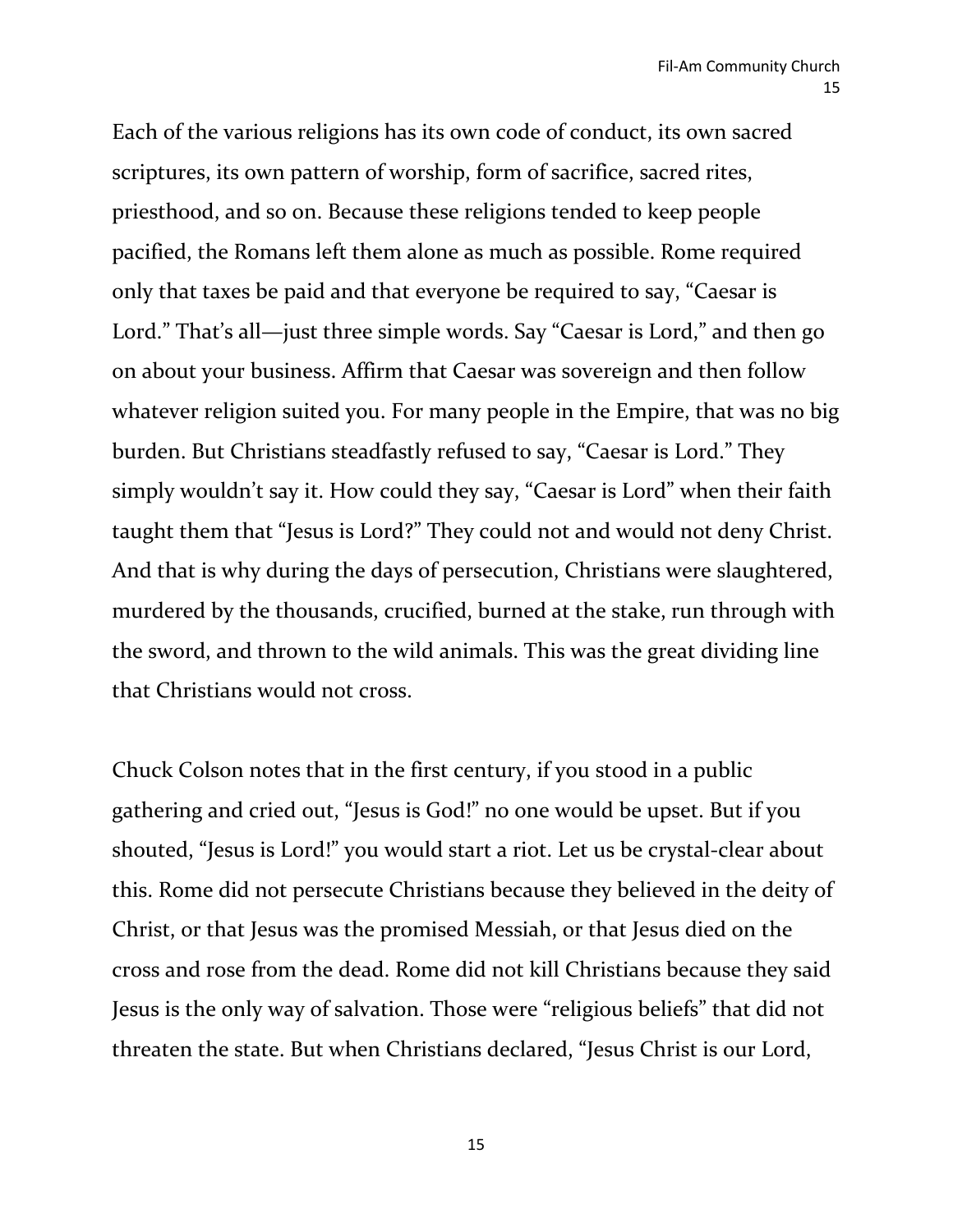and there is no other!" that was a direct attack on Caesar-worship, and thus punishable by death.

# **That is why the Lordship of Christ matters so much.** To

call him "Lord" means that we surrender all we have to him, and we follow him gladly wherever he leads, whatever it costs.

There was a time I didn't believe in Jesus as my real Lord. I was a Jehovah's Witness. I may have called Jesus "Lord Jesus" but I believed in a different Jesus. The reason is that, like any other Jehovah's Witness, I don't believe that Jesus was God. Only Jehovah, his father, was God.

Then, I came across a book that refuted every major teaching of the Jehovah's Witnesses. I was skeptical, of course, about all the arguments that the author put forth to debunk these teachings. As I progressed through the book, however, my skepticism turned to confusion. Somehow, his words were making sense especially when I compared them with what the Scripture said. Then, I reached the part of the book which talked about the deity of Christ. Jehovah's Witnesses object strongly to this teaching. I myself believed that we had an airtight case against it and so I thought that this was the book's major flaw. Yet, as I read on, I found out that my objections were falling like dominoes. And when the author quoted Philippians 2:10-11, "that at the name of Jesus every knee should bow, in heaven and on earth and under the earth, and every tongue confess that Jesus Christ is Lord, to the glory of God the Father," I broke down and cried. You know why? It's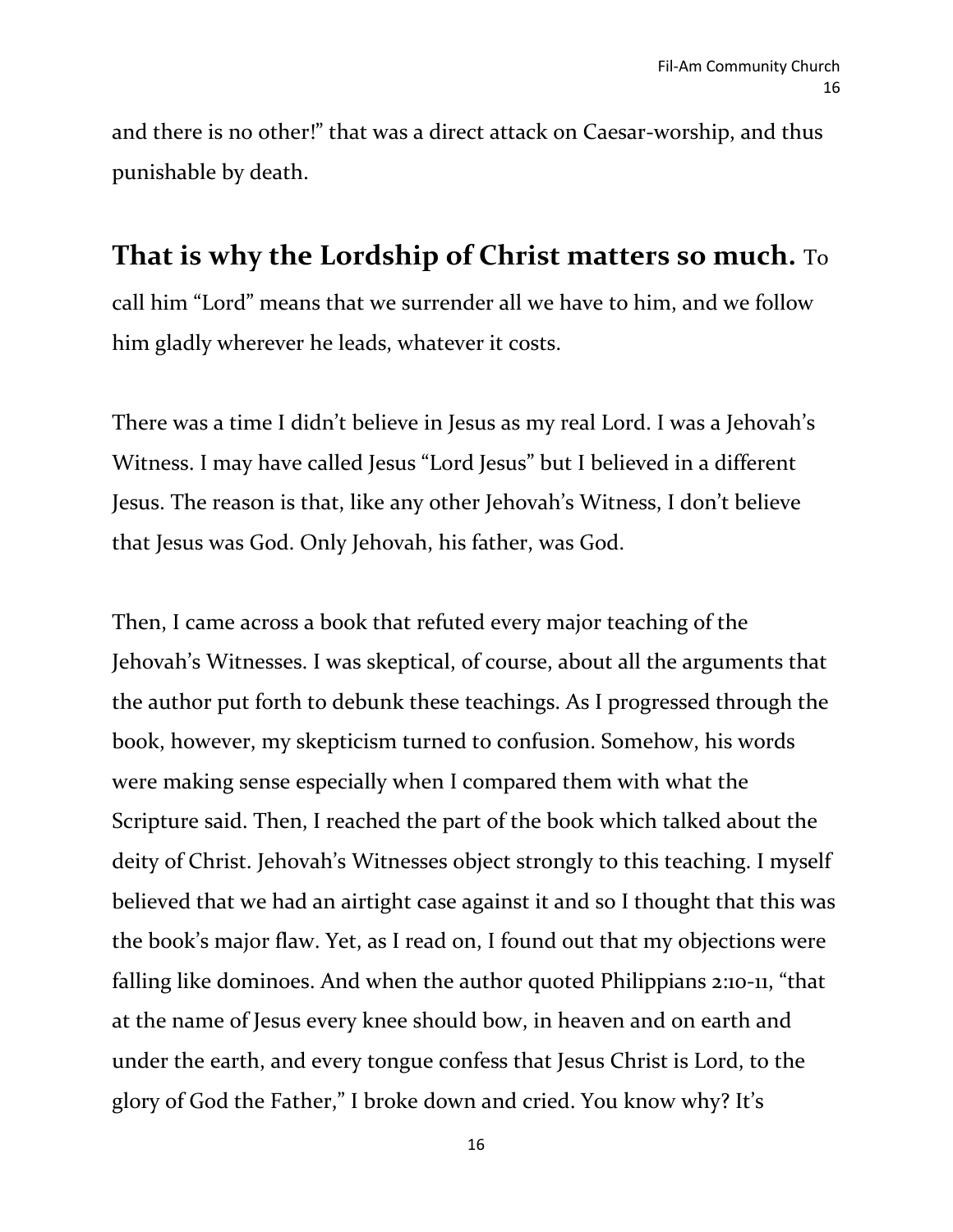because this passage is quoted from Isaiah 45:23 where God is saying, "By myself I have sworn, my mouth has uttered in all integrity a word that will not be revoked: Before me every knee will bow; by me every tongue will swear." And here, in Philippians, the apostle Paul applies this same passage to Jesus, "that at the name of Jesus every knee should bow, in heaven and on earth and under the earth, and every tongue confess that Jesus Christ is"…and the logical conclusion…Jehovah. Jehovah of the Old Testament is Jesus of the New Testament! Jesus is God! I then surrendered my life to Jesus and made him my Lord and Savior. And I never regretted that decision since.

There is no one like Jesus. There is no one who can do what Jesus does. Some of us have been in or around the church for a long time. Some of you love the songs, you love the stories, and we know you especially love the food.. and fellowship. Amen? But sometimes we lose sight of why we are here, why we came in the first place. We lose sight of what we need most: a relationship with Jesus. Which brings us to our fifth and final point

### **V. Only Jesus can give you a relationship with God**

Only Jesus offers us a relationship with a loving God. God becomes personal because of Jesus. Other religions tell you to do this and do that and, perhaps, you can be accepted by God. Offer sacrifices, recite a creed, do good things and you earn merit points so can go to heaven. But Jesus says, "No, don't do all this. I've done it for you. I died on the cross for you. I came down from heaven to save you."